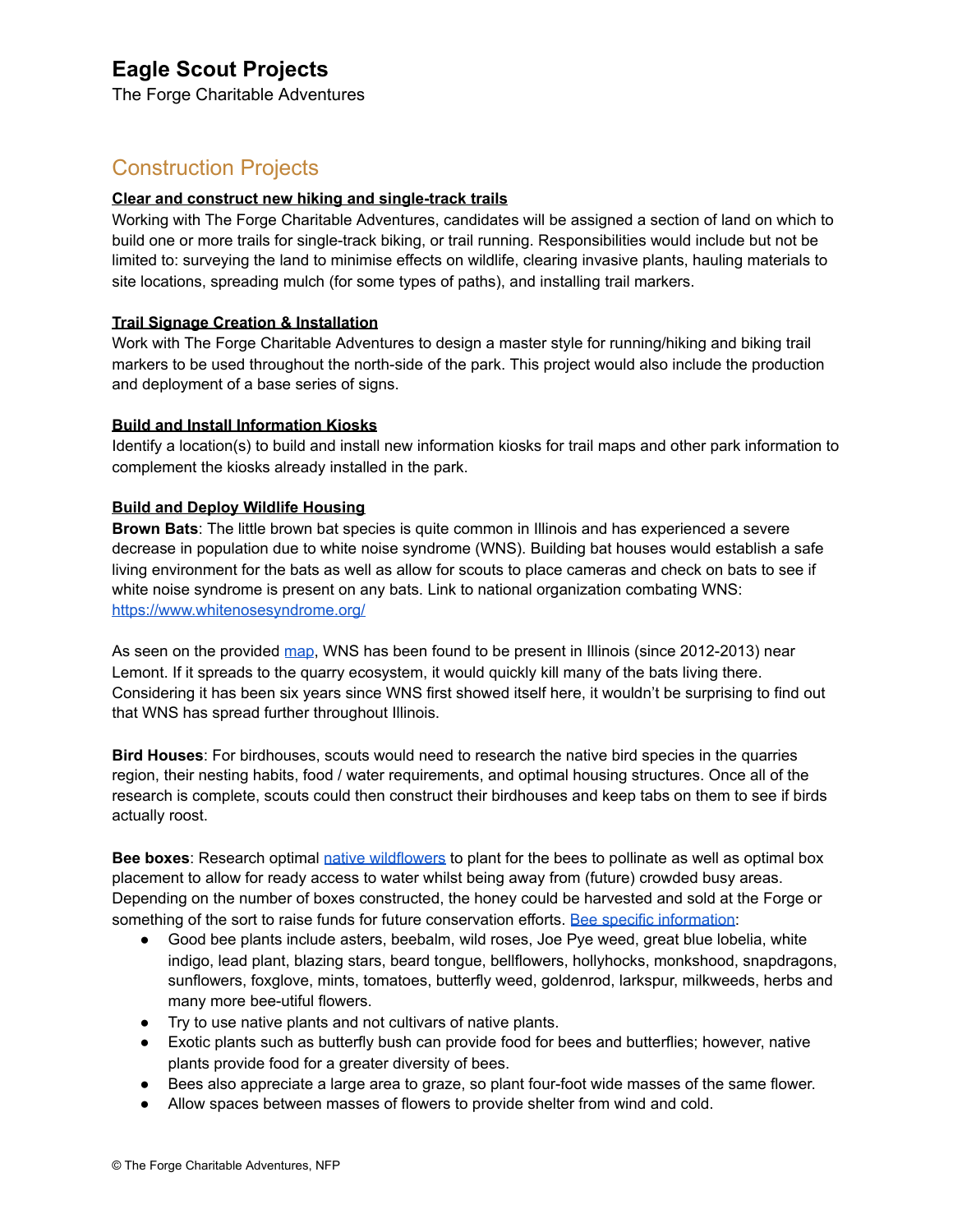# **Eagle Scout Projects**

The Forge Charitable Adventures

### **Build & Install Planter Boxes**

There are five public parking lots overseen by The Forge Charitable Adventures that would benefit greatly from the addition of style-appropriate planter boxes. Working with TFCA, determine design style and location for placement as well as the types of plants and wildflowers to be planted.

### **Build & Install Outdoor Fitness Equipment**

Build and deploy outdoor workout equipment at several points along the north-side loop trail for open use by community members (*Fit-Trail style*).

## **Build and Deploy Public Furniture**

The property features more than 5 miles of walking, running and biking trails (and we're always adding more). With all those trails, people need places to sit and relax, take in the sights, observe nature, and relax. Scouts can work with The Forge Charitable Adventures to choose locations at which to build and deploy benches and picnic tables.

## Restoration Projects

## **Invasive Species Removal**

There are more than 200 acres of open land at The Forge that are overrun by Buckthorn, Honeysuckle, Tree of Heaven, and other invasive tree and plant species. Our goal is to eliminate them and re-introduce native plants and grasses over the next decade. Scouts can choose to clear

### **Land & Wildlife Surveys**

Scouts could be assigned to specific sections of the park and do ecological surveys. They could rope off sections (ie. an acre), catalogue plant life, mark trees and other native plants, and look for invasive species. Scouts could then use this survey data to create plans to improve / maintain the ecology of their respective area (removal of invasive species, clearing of excess dead trees, etc.) and make them a reality. Over time, they can continue monitoring their area and see the effects on the ecology. Survey data will be shared with the Forge so that the Forge can assist in conservation efforts and maintain them in the future.

### **Water Surveys**

Scouts would go to the various quarries and take water samples in order to test for contaminants and water quality. Depending on the state of the water, scouts could then do research and formulate plans to remedy issues found and then put them into action. In addition to water surveys, surveys of aquatic life and possible reintroduction of native wildlife / removal of invasive species (ie. addition of native freshwater mussels to improve water quality, removal of excess carp, addition of bass and other quarry specific fish, etc.) could prove to be beneficial as well.

### **Wildflower / Native Plant Gardens**

Scouts can research native [wildflowers](https://extension.illinois.edu/wildflowers/directory.cfm)/plants and then plant them throughout the property. Due to the scope of the total land area, this would be another project that would be benefited by zoning off specific areas of the Forge. Certain species of Illinois wildflower are endangered in Illinois (such as black snakeroot) and restoration of these endangered plant species would help to restore the natural ecology of the region. In addition, these wildflower gardens would attract beneficial pollinating insects such as bees and butterflies, further helping the local ecosystem. After construction is complete and flowering has